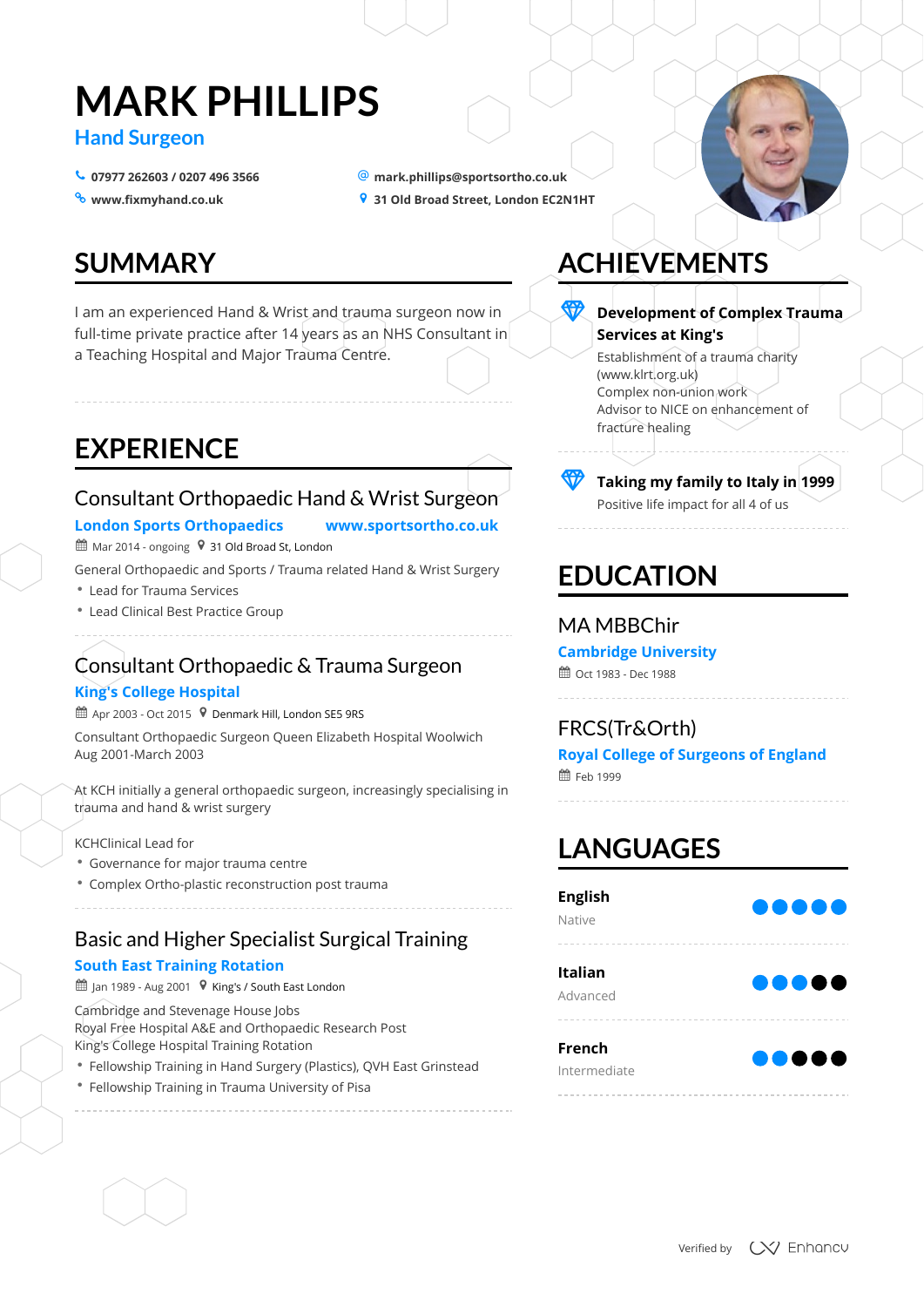# **PUBLICATIONS**

# **MEDICOLEGAL REPORTING**

**SKILLS**

 $\stackrel{\text{\tiny def}}{=}$  2005 - ongoing  $\;$   $\;$  31 Old Broad Street, London

# **MY TYPICAL DAY**

## **CONTINUING PROFESSIONAL DEVELOPMENT**

668 2012 *A Vasireddy, AM Phillips, D Lewis*

### Review: Retrievable inferior vena cava filter use in major trauma

#### **Ann R Coll Surg Engl 2012; 94: 146–147**

6 2008 *Calori GM, Phillips AM, Jeetle S, Tagliabue L, and Giannoudis PV*

**鼬 J**an 2013 *Ashman OA, Phillips AM*

### Classification of Nonunion: need for a new scoring system?

#### **Injury Vol 39 Supp 2 59-63**

### Treatment of non-unions with bone defects: Which option and why?

#### **Injury 44(Suppl 1):S43–S45**

### Personal Injury Claims

 $\overset{\text{\tiny{4}}}{\text{\tiny{4}}$  Oct 1999 - ongoing  $\,$   $\,$  31 Old Broad Street, London

Turnaround 2-3 weeks

I prepare 50 -100 reports per year, almost all for the claimant

### Clinical Negligence

- I accept instructions 2-3 times per year
- I prepare screening reports from the notes and see claimants if necessary





#### **BOA Annual Congress**

Belfast, September 2016

### **BSSH Annual Meeting**

Cardiff, October 2016

### **European Wrist Arthroscopy Meeting**

Teaching Faculty, Strasbourg February 2015

#### **King's FRCS(Tr&Orth) Intensive revision Course**

Teaching Faculty, Chandos House London, September 2016

Verified by **CV** Enhancy